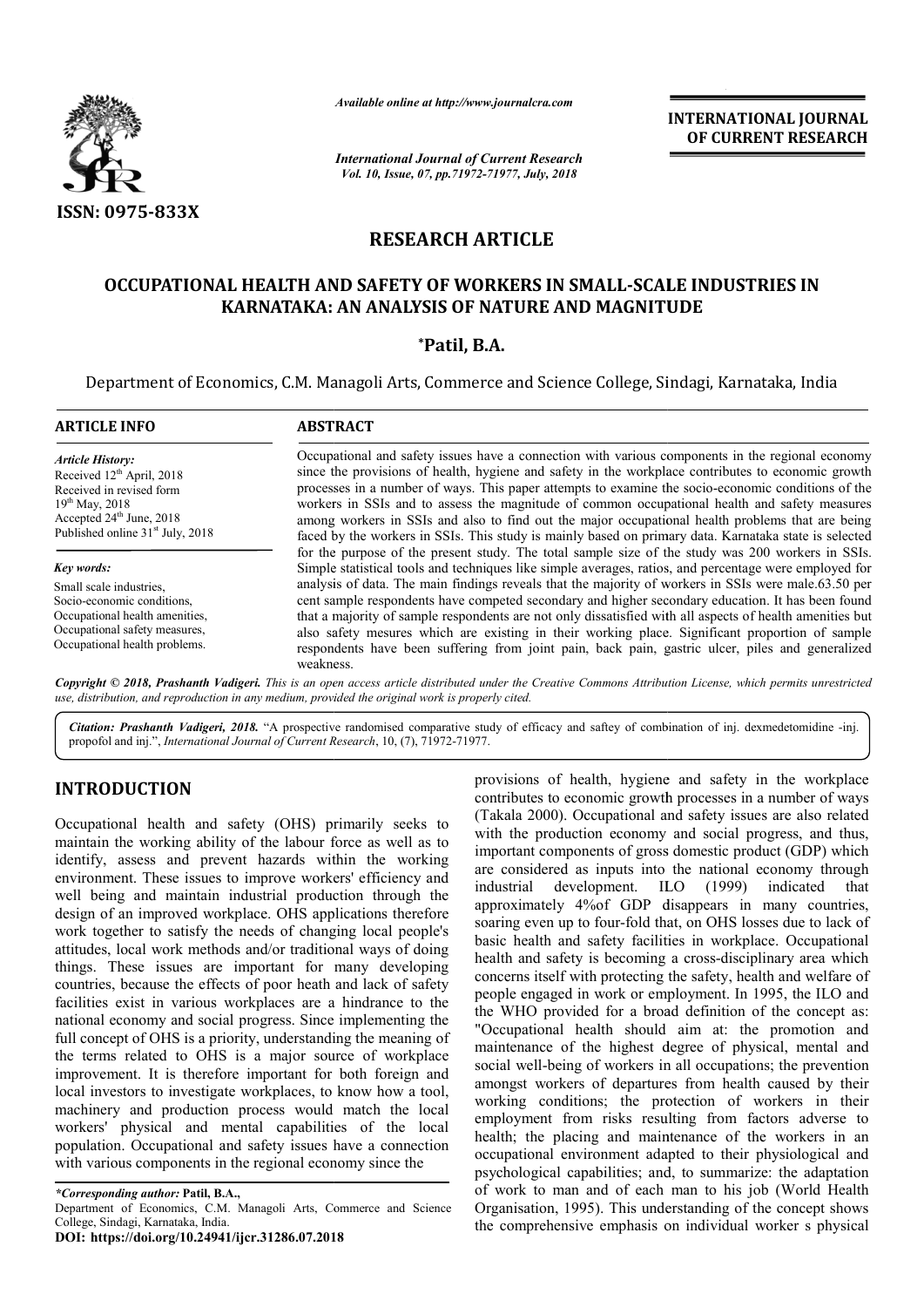mental and social well-being, general health and personal development which marks a shift from the previous monodisciplinary risk-oriented conceptualization. Occupational health and safety (OHS) management therefore protects the safety, health, and welfare of people at their workplaces. It also focuses on the maintenance and promotion of workers' health and capacity to work; the improvement of working environment and work to become conducive to safety and health as well as the development of work organizations and working cultures in a direction which supports health and safety at work and in doing so also promotes a positive social climate and smooth operation and may enhance productivity of the undertakings (Stellman, 1998). The concept of working culture is intended in this context to mean a reflection of the essential value systems adopted by the undertaking concerned. Such a culture is reflected in practice in the managerial systems, personnel policy, principles for participation, training policies and quality management of the undertaking. An analysis of occupational hazards and risks represent an important step toward an understanding of the health and safety policy prescriptions needed to protect the welfare of workers (Ametepeh, Adei and Arhin 2013).

**Review of literature and issues for research:** The review of the literature in the relevant field gives a conclusion that illness or diseases of workers not only affect the workers themselves but also the employers an there are certain epidemics as HIV/AIDS have significant impact on world of work. Some authors also linked the mental health, stress and different technologies. Some mentioned that the production cost and efficiency mainly depends on workers health and safe etc. Leser (1947) mentioned that much sickness and fatal disease amongst wage earners is directly or indirectly due to the nature of workers employment. The conditions surrounding the job, air, heat light and physical strain may affect the workers health adversely miners for instance are likely to contract asthma, silicosis and tuber colossi. Hyeshook Park (2002) in his study found that overall mortality rate and accident rate among these enterprises was not better than national average. As for occupational health hazard in these workers number of hazard per work place was smaller but the profession of exposed workers per workplace was higher as compared to the larger companies. Ashish and Papri (2004) in their article mentioned about inter relation between mechanization of process of production, quality of workers and their life, say decent workplace remain a distant reality. Gradual mechanization of the process of production combined with effective managerial strategies have allowed the employers to achieve greater control over the process of production. Apart from the above reviewed studies, still there are numerous studies on OHS of workers in (Abeysekera and Shananavar 1988, Ahasan 2001a, Ahasan 2001, Ahasan and Ertain 2001, Brown and Nguyen-Scatt 1992, Clernstine 2002, Elglstrand 1985, Jahan 1989, Kagi 1998, Leanien 2000, Raihan 1997, Takala 2002, Zohar 1980, Ahasan 2002 and Zaid 2002, Ametepeh, Adei and Arhin 2013, Vinotha P, Surviya R. and Valarmathi 2015). None of them however, adequately addressed what are the socioeconomic conditions of the SSI workers? What is the magnitude of common occupational health and safety measures among SSI workers? What are the major occupational health problems that are being faced by the SSI workers in work place ? These aspects though important they are have not been examined comprehensively as yet. It is therefore important to know the above mentioned research questions on OHS of worker in SSIs in India in general and in Karnataka in particular. These issues have to be studied in greater detail. Further the most important problem to be reckoned in undertaking such a study is that very little has come to be known about the occupational health and safety of workers in small scale industries. Data for such a particular study can be collected only by an empirical study designed specifically for these purpose. By keeping these all aspects in mind the present study on OHS of workers in SSIs in Karnataka has been undertaken.

**Relevance of the study:** Health and safety issues are concerned with the human workforce, and the design of the working environment to obtain maximum satisfaction in productivity, and worker's health safety and well being. The researcher carried out the study with an objective of finding out the occupational health and safety measures carried out in small scale industries in Karnataka. To provide better life and health to the workers in the SSI's units, this study is to find out the major problems face by the workers in small scale units and suggest policy prescriptions that will improve health and safety in working environment. Against these backdrops this study was aimed with the following objectives.

### **Objectives of the study**

The objectives of the study are to;

- Examine the socio-economic conditions of the workers in SSIs;
- Assess the magnitude of common occupational health and safety measures among workers in SSIs;
- Find out the major occupational health problems that are being faced by the workers in SSIs and
- Offer policy inputs to ensure better occupational, health and safety of workers and their by improving the productivity of SSIs and income of the workers.

### **MATERIALS AND METHODS**

**Source and Nature of the Data:** The study is mainly based on primary data. Primary data can be only collected by an empirical study designed specifically for this purpose. The primary data were collected from the selected workers who are working in SSIs in Belagavi District in Karnataka State, for this purpose a structure and pre-tested questionnaire schedule has been used.

**Sampling Design and Size:** Multi-stage stratified random sampling technique state as the first stage, region as the second stage, district as the third stage, taluks as the fourth stage, SSI units as the fifth stage and the worker as the final or ultimate stage have been adopted for collection of the data among OHS of workers in SSIs. Karnataka State is selected for the purpose of present study, because it is one of the five industrially advanced states in India. The Karnataka State has been classified into two sub-regions, viz., South Karnataka and North Karnataka. In the second stage out of the two regions, the North Karnataka was selected for the field study. From North Karnataka region, one district viz., Belagavi was chosen on the basis of proportion of SSI units, employment in SSIs, investment in SSIs and the like in the third stage. At the fourth stage of selection was the taluks. Belagavi districts consists of 14 taluks which are at different levels of development. Among them only four taluks were selected based on the socioeconomic indicators. At the fifth stage, 20 SSIs from 4 selected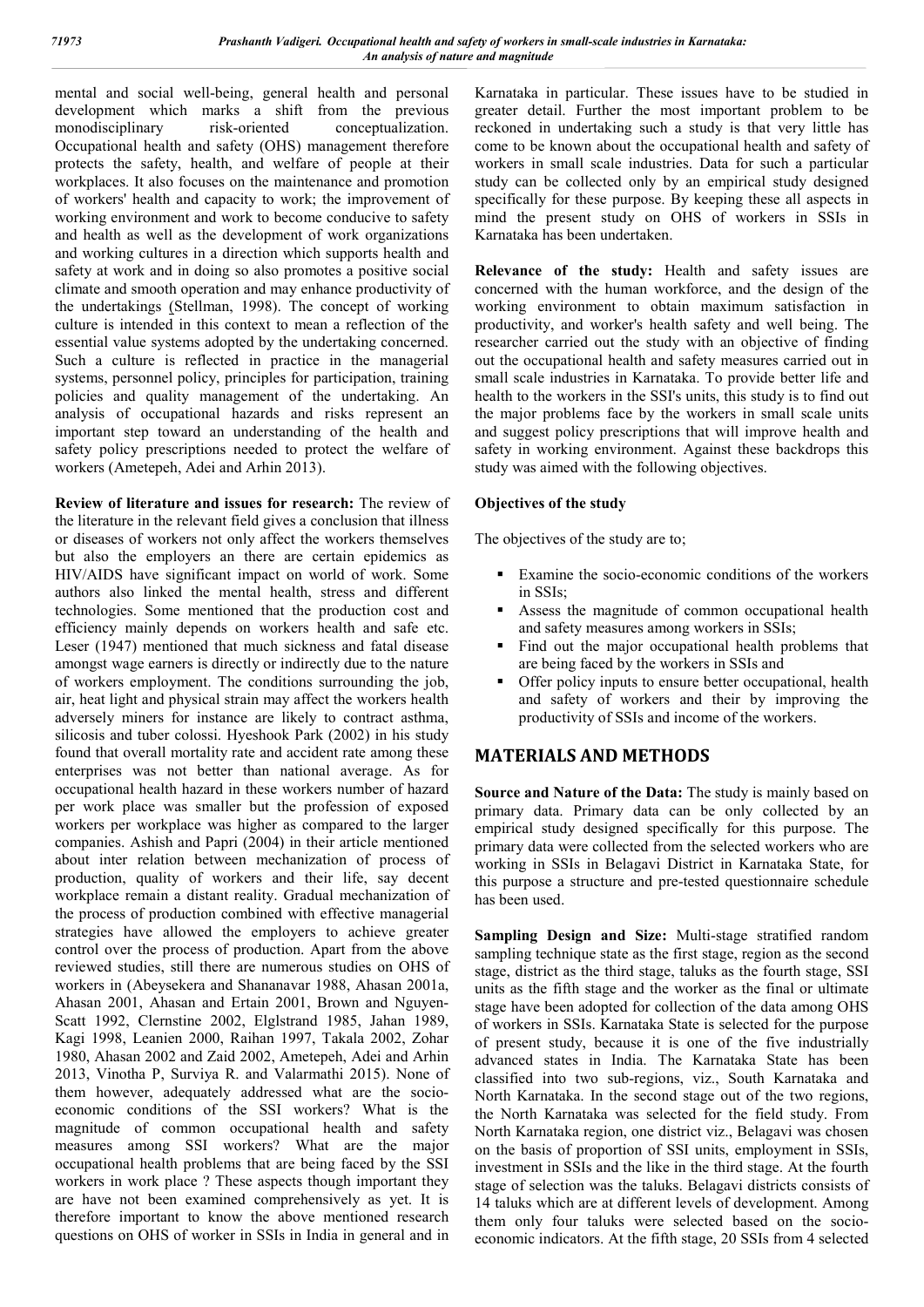taluks were selected on the basis of nature of activity, type of organisation, ownership and the like. In the last stage from each sample small-scale industry. 10 respondents (workers) were selected by random sampling method. The total sample size of the study was 200 workers consisting of 10 workers each from 20 small scale industries.

**Tools of Data Analysis:** Simple statistical tools and techniques like simple averages, ratios, and percentage were employed for analysis of data, the results have been presented through bar diagrams.

**Significance of the study:** Generally, the studies on OHS of workers are concentrated on the macro level only. But this is a unique and comprehensive study of its first kind. It increases the scope and effectiveness of the workplace investigation of causes of WRPs and the identification, assessment and implementation of preventive measures in SSIs.

Limitation of the study: The study is confined only to one district of Karnataka and the study is confined to only 20 small scale industrial units. Further this study is confined only 200 sample workers of SSIs. Therefore the results obtained may not be generalized.

### **DATA ANALYSIS AND INTERPRETATION**

**Socio-Economic Condition of the Sample Respondents in SSIs:** Socio-economic conditions such as gender, age, religion, marital status, education, housing conditions and household annual income have been made significant influence on the employment structure. Therefore, in the present study an attempt has been made to assess the significance of these variables. Table 1 provides the data on socio-economic conditions of the sample respondents in SSIs. The data clearly shows that, out of total 200 sample respondents, a majority of 148, accounting for 74 per cent of workers were male, whereas the minimum of 52 workers, accounting for 26 per cent were females. The data relating to age- group of workers reveals that the proportion of workers in SSIs tended to increase with increasing age -groups upto certain level i.e., from 18-28 to 39- 48 years and thereafter (age- groups 49-58 to 59+ years) decline. This shows that workers in SSIs are mostly young at which their physical and mental powers are usually at their best. It has been observed that most of the sample respondents are the Hindus, followed by the Muslims and the Others. Marriage is one of the important determinant of the individual's status in society. The data on marital status of the sample respondent indicates that the largest proportion of 132 (66 per cent) respondents are married. Whereas the number of unmarried women is 60 (30 per cent) and only 8 (4 per cent) respondents are widows.Education is the key that opens the door to many opportunities. The data on educational status of sample respondents reveals that a majority of 127 (63.50 per cent) respondents have completed secondary and higher secondary education. The rate of illiteracy was awfully lower in the case of workers in SSIs. It has been observed that a great majority of sample respondents stay in semi pucca, followed by Kachha, pucca and RCC houses. The economic status is consequence of the employment status of the individual in order to ascertain sample respondents were asked to indicate their total family income. It can be seen from the data that a majority of 76 (38 per cent) sample respondents have the household annual income in the range from Rs. 75001 to 100000. Whereas, 114 (57 per cent) of sample respondents have the household annual income of < Rs. 75000.

**Occupational Health Amenities:** Occupational health should aim at the promotion and maintenance of the highest degree of physical mental and social well being of workers in all occupations. Survey of occupational health amenities indicated various occupational hazards among the workers in SSIs. Table 2 presents the data on respondents opinion about health amenities in their working place. The data reveals that a majority of the sample respondents are dissatisfied with all aspects of health amenities such as sanitation (71 per cent), electronic fans (58 per cent), ventilators (48 per cent), air conditioners (93 per cent), lighting (52 per cent), pure drinking water (47.50 per cent), ESI card (71 per cent) and lunch and rest room (66 per cent). Whereas a small proportion of sample respondents opened that they are highly satisfied with all these health amenities. However, on an average 32.08 per cent of sample respondents are even satisfied with the current health amenities in their working place. The responses clearly indicate the proportion of occupational health amenities was found to be lower in small scale industries in Karnataka in general and in the study areas in particular.

**Occupational Safety Measures:** The occupational safety measures are very much required to secure work conditions, they protect and promote occupational health and productivity of the workers in SSIs. Therefore an attempt has been also made to find out from respondents how satisfied they are with the current occupational safety measures which are facilitated in their working place. Table 3 provides the data on respondents opinion about safety measures in their working units. The data shows that most of the respondents 86 per cent opened that they are dissatisfied about the medical facilities provided by the employer, whereas a minimum of 14 percent respondents are satisfied with the medical facilities.It has been found that, a majority of 77 per cent respondent opinion are dissatisfied about the health facilities provided by the entrepreneur and 16.50 per cent of them opinion about the health facilities provided by the entrepreneur are satisfied and 6.50 per cent of them opinion are highly satisfied. Similarly 85 per cent respondents opinion are dissatisfied about the safety appliances provided by the entrepreneur and 15 per cent of them opinion are satisfied. While of 92.50 per cent respondents opinion are dissatisfied about the safety education provided by the entrepreneur and 7.50 per cent of them opinion are satisfied. It has been also observed that 95 per cent respondents opinion are dissatisfied about the danger signal facilities which are adopted in their working place and only 5 per cent of them opinion are satisfied. Whereas 97.50 per cent respondents opinion are dissatisfied about the ambulance service provided by the employer and 2.50 per cent of them opinion are satisfied. However, 59 per cent respondents opinion are dissatisfied about the first aid box, which is available in their working place and a good number of 41 per cent of them opinion are satisfied. While, 89 per cent respondents opinion are dissatisfied about the safety campaigns and poster helps in organization and 11 per cent of them opinion are satisfied.

**Occupational Health Problems:** Occupational health problems used to appearance in industrial sector in general and in small scale industries in particular. In view of this an attempt is made to find out the common occupational health problems among workers in SSIs. Table 4 provides data on occupational health problems amongst sample respondents in SSIs from last one month and a year. The data indicates that a great majority of sample respondents have been suffering from joint pain, back pain, gastric ulcer, piles and generalized weakness.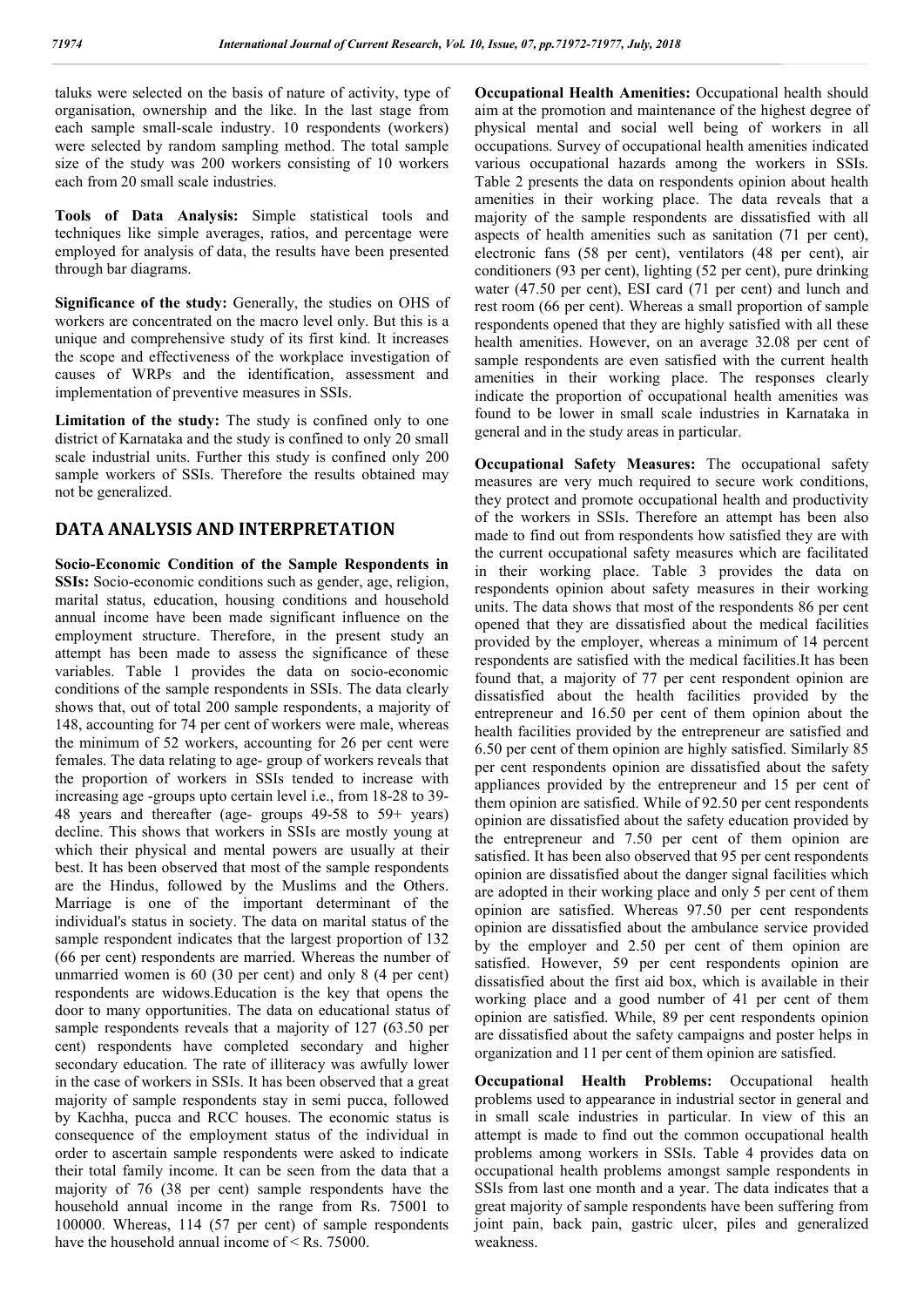| Socio-economic variables      | Particulars       | Frequency | Percentage |
|-------------------------------|-------------------|-----------|------------|
| Gender                        | Male              | 148       | 74.00      |
|                               | Female            | 52        | 26.00      |
|                               | All               | 200       | 100.00     |
| Age                           | 18-28             | 32        | 16.00      |
|                               | 29-38             | 68        | 34.00      |
|                               | 39-48             | 70        | 35.00      |
|                               | 49-58             | 20        | 10.00      |
|                               | 59 & above        | 10        | 5.00       |
|                               | All               | 200       | 100.00     |
| Religion                      | Hindu             | 114       | 57.00      |
|                               | Muslim            | 74        | 37.00      |
|                               | Others            | 12        | 6.00       |
|                               | All               | 200       | 100.00     |
| <b>Marital Status</b>         | Married           | 132       | 66.00      |
|                               | Un-married        | 60        | 30.00      |
|                               | Widowed           | 8         | 4.00       |
| <b>Educational Level</b>      | All               | 200       | 100.00     |
|                               | Illiterate        | 15        | 7.50       |
|                               | Primary           | 30        | 15.00      |
|                               | Secondary         | 42        | 21.00      |
|                               | Higher secondary  | 85        | 42.50      |
|                               | Graduates & above | 28        | 14.00      |
|                               | All               | 200       | 100.00     |
| Housing Conditions            | Katcha            | 68        | 34.00      |
|                               | S.pucca           | 92        | 46.00      |
|                               | Pucca             | 24        | 12.00      |
|                               | <b>RCC</b>        | 16        | 8.00       |
|                               | All               | 200       | 100.00     |
| Household Annual Income (Rs.) | < 25000           | 22        | 11.00      |
|                               | $25001 - 50000$   | 38        | 19.00      |
|                               | 50001 - 75000     | 54        | 27.00      |
|                               | $75001 - 100000$  | 76        | 38.00      |
|                               | 100001 & Above    | 10        | 5.00       |
|                               | All               | 200       | 100.00     |
| $\ldots$ Eig14 C.,            |                   |           |            |

#### **Table 1. Socio Economic Conditions of the Sample Respondents in SSIs**

Source: Field Survey.

### **Table 2. Respondents Opinion about Health Amenities in their Working Unites**

| Degree of           | <b>Health Amenities</b> |            |                    |              |          |               |            |              |
|---------------------|-------------------------|------------|--------------------|--------------|----------|---------------|------------|--------------|
| <b>Satisfaction</b> | <b>Sanitation</b>       | Electronic | <b>Ventilators</b> | Air          | Lighting | Pure drinking | <b>ESI</b> | Lunch & rest |
|                     |                         | fans       |                    | conditioners |          | water         | card       | room         |
| Highly              |                         | 20         | 32                 |              | 25       | 40            | 28         | 21           |
| Satisfied           | (0.00)                  | (10.00)    | (16.00)            | (0.00)       | (12.50)  | (20.00)       | (14.00)    | (10.50)      |
| Satisfied           | 58                      | 64         | 72                 | 14           |          | 65            | 30         | 27           |
|                     | (29.00)                 | (32.00)    | (36.00)            | (7.00)       | (35.50)  | (32.50)       | (15.00)    | (13.50)      |
| Dissatisfied        | 142                     | 116        | 96                 | 186          | 104      | 95            | 142        | 152          |
|                     | (71.00)                 | (58.00)    | (48.00)            | (93.00)      | (52.00)  | (47.50)       | (71.00)    | (66.00)      |
| All                 | 200                     | 200        | 200                | 200          | 200      | 200           | 200        | 200          |
|                     | (100.00)                | (100.00)   | (100.00)           | (100.00)     | (100.00) | (100.00)      | (100.00)   | (100.00)     |

Note: Figures in the parenthesis indicates percentage to the total.

Source: Field Survey.

### **Table 3. Respondents Opinion about Safety Measures in their Working Units**

| Degree of           | <b>Safety Measures</b>       |                      |                             |                            |                             |                      |                         |                            |
|---------------------|------------------------------|----------------------|-----------------------------|----------------------------|-----------------------------|----------------------|-------------------------|----------------------------|
| <b>Satisfaction</b> | <b>Medical</b><br>facilities | Health<br>facilities | <b>Safety</b><br>appliances | <b>Safety</b><br>education | Danger signal<br>facilities | Ambulance<br>service | <b>First aid</b><br>box | <b>Safety</b><br>campaigns |
| Highly              |                              | 13                   |                             |                            |                             |                      | $\theta$                | $\theta$                   |
| Satisfied           | (0.00)                       | (6.50)               | (0.00)                      | (0.00)                     | (0.00)                      | (0.00)               | (0.00)                  | (0.00)                     |
| Satisfied           | 28                           | 33                   | 30                          | 15                         | 10                          | 5                    | 82                      | 22                         |
|                     | (14.00)                      | (16.50)              | (15.00)                     | (7.50)                     | (5.00)                      | (2.50)               | (41.00)                 | (11.00)                    |
| Dissatisfied        | 172                          | 154                  | 170                         | 185                        | 190                         | 195                  | 118                     | 178                        |
|                     | (86.00)                      | (77.00)              | (85.00)                     | (92.50)                    | (95.00)                     | (97.50)              | (59.00)                 | (89.00)                    |
| All                 | 200                          | 200                  | 200                         | 200                        | 200                         | 200                  | 200                     | 200                        |
|                     | (100.00)                     | (100.00)             | (100.00)                    | (100.00)                   | (100.00)                    | (100.00)             | (100.00)                | (100.00)                   |

Note: Figures in the parenthesis indicates percentage to the total.Source: Field Survey.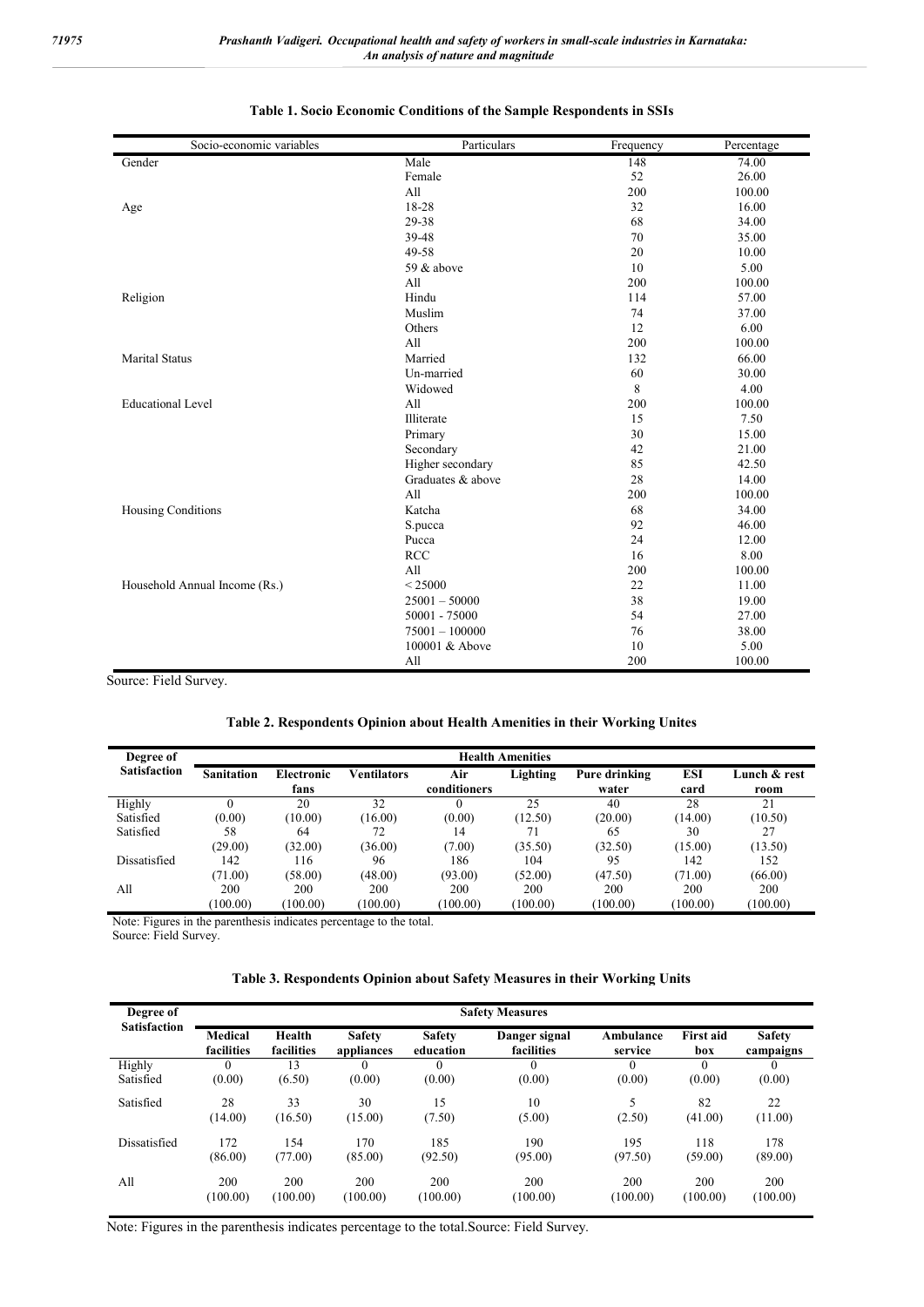

**Figure 1. Respondents Opinion about Health Amenities in their Working Unites**



**Figure 2. Respondents opinion about Safety Measures in their Working Units**



**Figure 3. Occupational Health Problems amongst Sample Respondents (n=200) in SSI Units from last one Month and a Year**